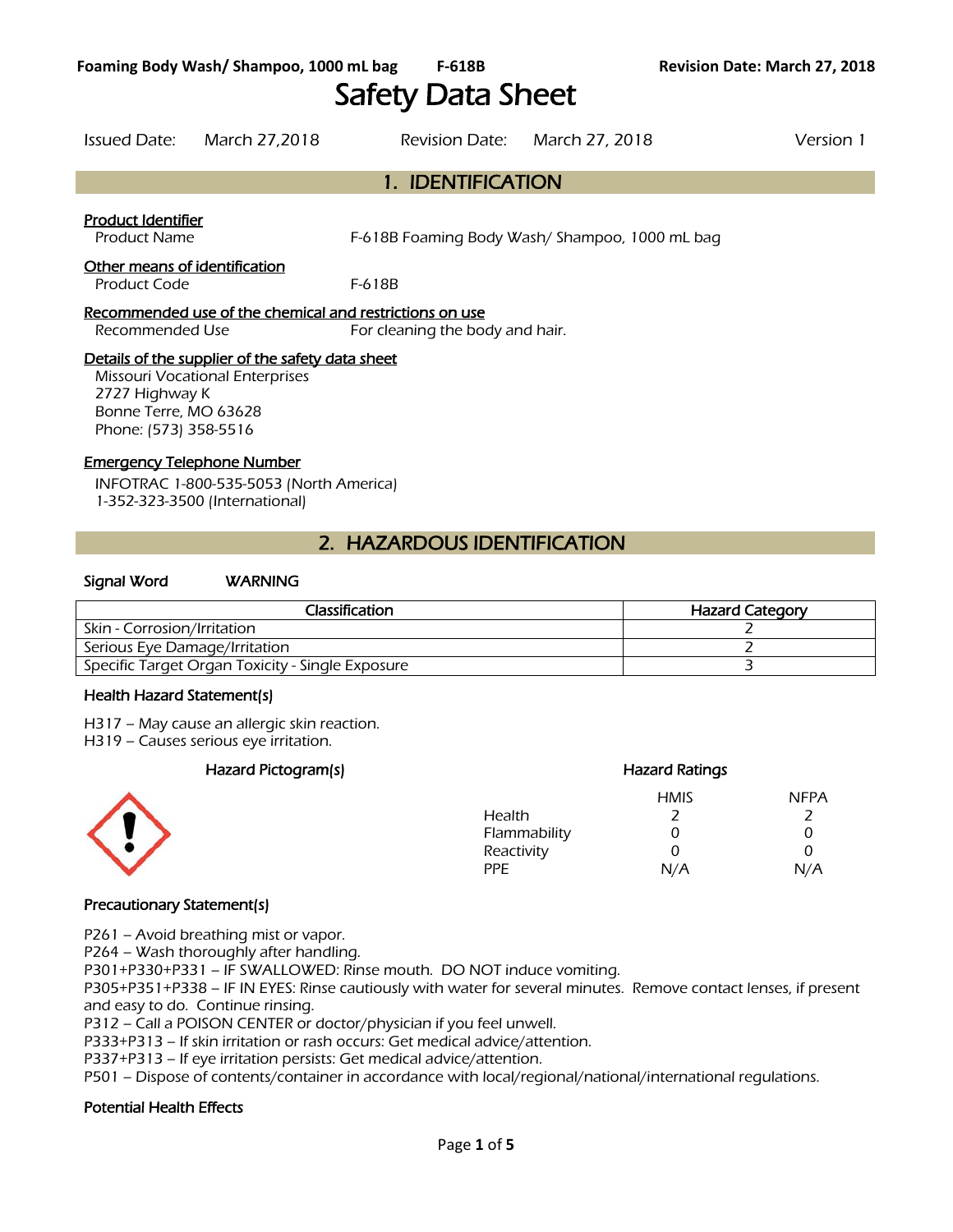# 3. COMPOSITION/INFORMATION ON INGREDIENT

| <b>Chemical Name/Pure Substance</b> | CAS#        | Weight-%  |
|-------------------------------------|-------------|-----------|
| Water                               | 7732-18-5   | 75-90     |
| CalBlend DF                         | Proprietary | $10 - 15$ |
| Caltain C-35                        | Proprietary | $0 - 2$   |
| Glycerin, Technical Grade           | 56-81-5     | $0 - 2$   |
| Isocil IG                           | Proprietary | $0 - 2$   |
| Citric Acid                         | 77-97-9     | $0 - 5$   |
|                                     |             |           |

\*\*If Chemical Name/CAS No is "proprietary" and/or Weight-% is listed as a range, the specific chemical identity and/or percentage of composition has been withheld as a trade secret.

### 4. FIRST-AID MEASURES

General Advice If you feel unwell, seek medical advice (show label where possible).

- Eye Contact Rinse cautiously with water for several minutes. Remove contact lenses, if present and easy to do. Continue rinsing. Get medical advice/attention.
- Skin Contact Take off contaminated clothing. Wash contaminated clothing before reuse. If skin irritation persists, call a physician.
- **Inhalation** Remove victim to fresh air and keep at rest in a position comfortable for breathing. Call a POISON CENTER or doctor/physician if you feel unwell.
- **Ingestion** Rinse mouth. Do NOT induce vomiting. Call a POISON CENTER or doctor/physician if you feel unwell.

#### Most important symptoms and effects

Symptoms Prolonged contact may cause painful stinging or burning of eyes and lids, watering of eye, and irritation. Prolonged contact may even cause severe skin irritation or mild burn.

### 5. FIRE-FIGHTING MEASURES

#### Extinguishing Media

Suitable Extinguishing Media: Dry powder, water spray, or foam. Unsuitable Extinguishing Media: Not determined.

### Specific Hazards Arising from the Chemical

Heating or fire could release toxic fumes/gas.

### Protective equipment and precautions for firefighters

As in any fire, wear self-contained breathing apparatus pressure-demand, MSHA/NIOSH (approved or equivalent) and full protective gear.

### 6. ACCIDENTAL RELEASE MEASURES

### Personal precautions, protective equipment and emergency procedures

| Personal precautions             | Use personal protective equipment as required.        |
|----------------------------------|-------------------------------------------------------|
| <b>Environmental precautions</b> | See Section 12 for additional ecological information. |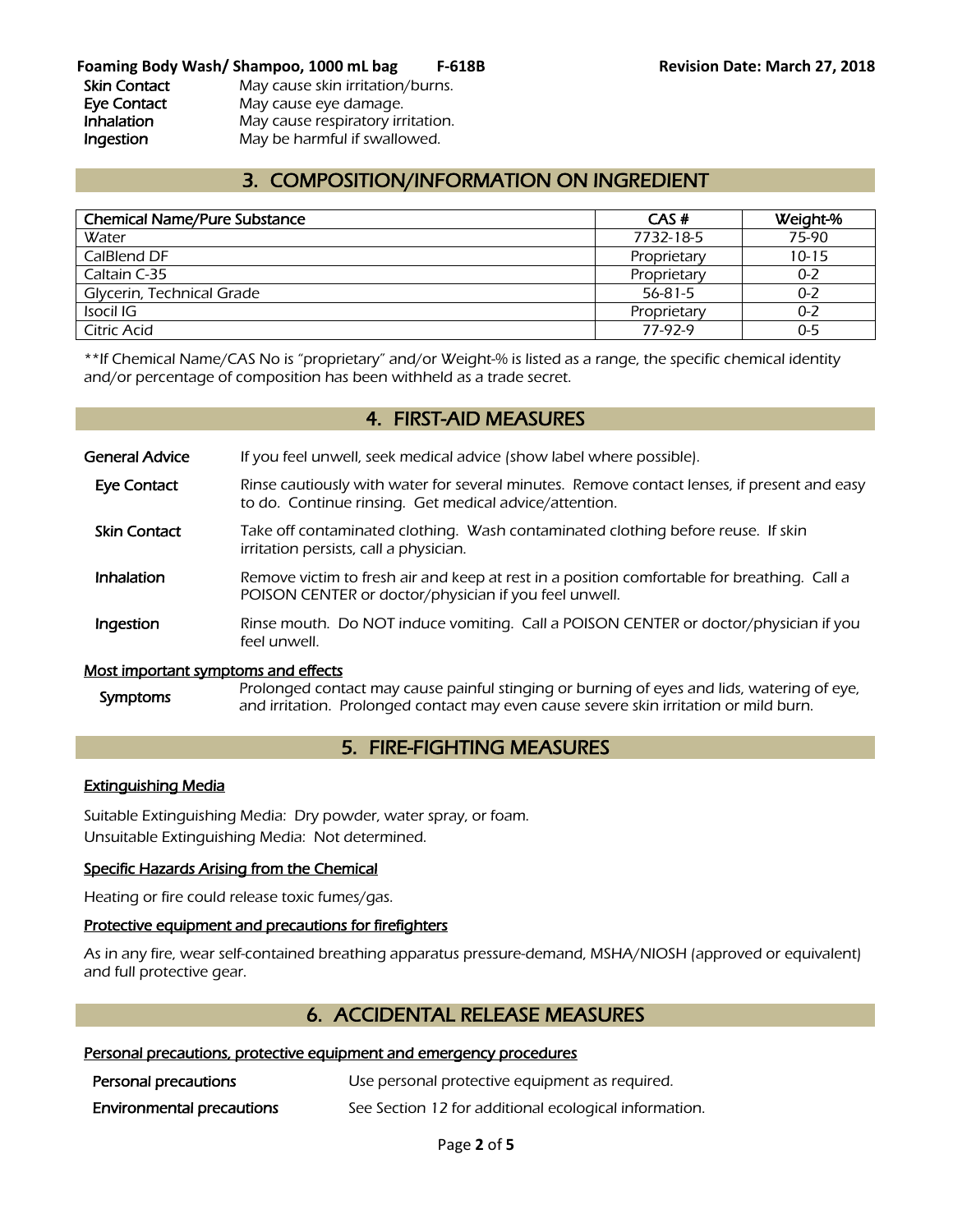Methods for Containment Prevent further leakage or spillage if safe to do so.

Methods for Clean up **Collect spillage with non-combustible absorbent material.** Keep in suitable, closed containers for disposal.

### 7. HANDLING AND STORAGE

### Precautions for safe handling

Handle in accordance with good industrial hygiene and safety practice. Use only in well ventilated areas. Do not breathe dust/fume/gas/mist/vapors/spray. Wash face, hands, and any exposed skin thoroughly after handling. Use personal protection recommended in Section 8.

### Conditions for safe storage, including any incompatibilities

Storage Conditions Keep containers tightly closed in a dry, cool and well-ventilated place. Store locked up. Incompatible Materials Not available.

# 8. EXPOSURE CONTROLS/PERSONAL PROTECTION

| The mical <sub>1</sub><br>Name | <b>GIHT</b><br>1 L V     | <b>PEL</b><br>- -<br>пл. | NIOSH IDI H<br>-0 |
|--------------------------------|--------------------------|--------------------------|-------------------|
| $\overline{\phantom{a}}$       | $\overline{\phantom{0}}$ | $\overline{\phantom{0}}$ | $\sim$            |
|                                |                          |                          |                   |

### Appropriate engineering controls

Engineering Controls Apply technical measures to comply with the occupational exposure limits.

### Individual protection measures, such as personal protective equipment

| Eye/Face Protection                   | Wear approved safety goggles.                                                                                                                                              |
|---------------------------------------|----------------------------------------------------------------------------------------------------------------------------------------------------------------------------|
| Skin and Body Protection              | Wear appropriate clothing to prevent repeated or prolonged skin contact.                                                                                                   |
| Respiratory Protection                | Ensure adequate ventilation, especially in confined areas.                                                                                                                 |
| <b>General Hygiene Considerations</b> | Do not eat, drink, or smoke when using this product. Wash contaminated<br>clothing before reuse. Handle in accordance with good industrial hygiene<br>and safety practice. |

### 9. PHYSICAL AND CHEMICAL PROPERTIES

### **Appearance**

| <b>Physical State</b><br>Liguid<br>Yellow<br>Color                                                                                                                                                                                                                                                                                                                                                                                                                                                                                                                                                                                                                                                                 | Odor<br><b>Odor Threshold</b> | Clean Breeze<br>Not Determined |
|--------------------------------------------------------------------------------------------------------------------------------------------------------------------------------------------------------------------------------------------------------------------------------------------------------------------------------------------------------------------------------------------------------------------------------------------------------------------------------------------------------------------------------------------------------------------------------------------------------------------------------------------------------------------------------------------------------------------|-------------------------------|--------------------------------|
| <b>Values</b><br><b>Property</b>                                                                                                                                                                                                                                                                                                                                                                                                                                                                                                                                                                                                                                                                                   | Remarks - Method              |                                |
| $6 - 8$<br>рH<br>Melting Point/Freezing Point<br>Not determined<br><b>Boiling Point/Boiling Range</b><br>Not determined<br><b>Flash Point</b><br>Not determined<br><b>Evaporation Rate</b><br>Not determined<br>Flammability (Solid, Gas)<br>Liquid- Not applicable<br><b>Upper Flammability Limits</b><br>Not determined<br><b>Lower Flammability Limits</b><br>Not determined<br><b>Vapor Pressure</b><br>Not determined<br><b>Vapor Density</b><br>Not determined<br><b>Specific Gravity</b><br>Not determined<br><b>Water Solubility</b><br>Miscible<br>Solubility in other solvents<br>Not determined<br><b>Partition Coefficient</b><br>Not determined<br><b>Auto-ignition Temperature</b><br>Not determined |                               |                                |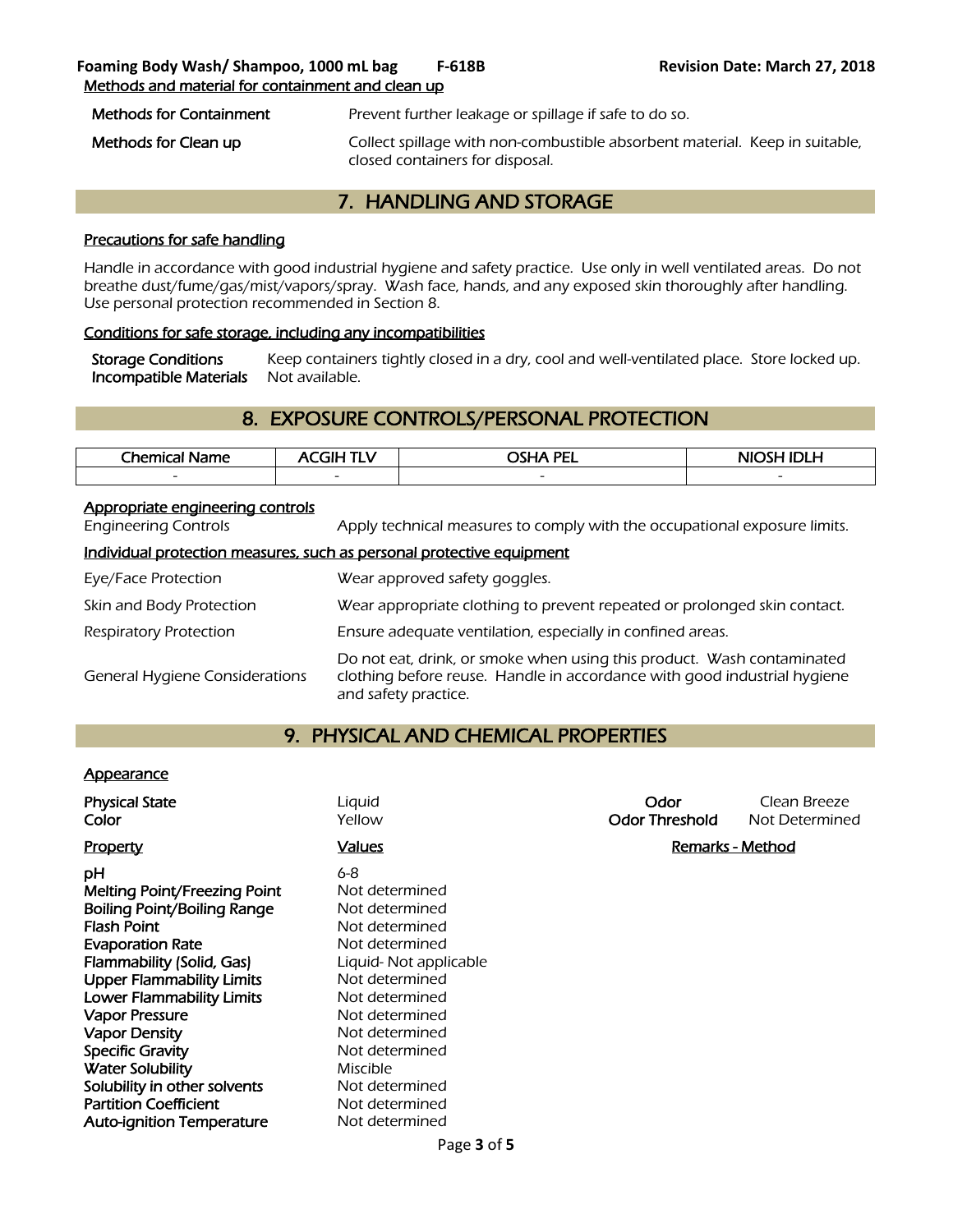**Foaming Body Wash/ Shampoo, 1000 mL bag F-618B Revision Date: March 27, 2018** Decomposition Temperature Mot determined Viscosity **Not determined** Explosive Properties<br>
Oxidizing Properties<br>
Oxidizing Properties<br>
Not determined **Oxidizing Properties** 

### 10. STABILITY AND REACTIVITY

| Reactivity                                        | Not reactive under normal conditions.                                  |
|---------------------------------------------------|------------------------------------------------------------------------|
| <b>Chemical Stability</b>                         | Stable under recommended storage conditions.                           |
| <b>Conditions to Avoid</b>                        | Keep out of reach of children. Temperatures above 130 °F.              |
| Incompatible materials                            | Amines, oxidizing agents, reducing agents.                             |
| <b>Hazardous Decomposition</b><br><b>Products</b> | Hydrogen chloride gas, sulphur oxides, nitrogen oxides, carbon oxides. |
| <b>Hazardous Polymerization</b>                   | Not available.                                                         |

# 11. TOXICOLOGICAL INFORMATION

### Mixture Toxicity

Toxicological data have not been determined specifically for this product.

# 12. ECOLOGICAL INFORMATION

Ecological studies have not been carried out on this product.

| 13. DISPOSAL CONSIDERATIONS              |                                                                                     |  |
|------------------------------------------|-------------------------------------------------------------------------------------|--|
| <b>Disposal Instructions</b>             | Dispose of in accordance with local/regional/national/international<br>requlations. |  |
| <b>Hazardous Waste Code</b>              | Not available.                                                                      |  |
| Waste from residues / unused<br>products | Can be washed with plenty of water down the drain.                                  |  |
| <b>Contaminated Packaging</b>            | Dispose of in accordance with local/regional/national/international<br>regulations. |  |

### 14. TRANSPORT INFORMATION

DOT I.D. Number Not available. DOT Proper Shipping Name Not available. DOT Hazard Classes:

Packing Group Not available. DOT Label Not available.

Note Please see current shipping paper for most up to date shipping information, including exemptions and special circumstances.

US DOT Not regulated as dangerous goods.<br>
Road (ADR) Not regulated as dangerous goods. Not regulated as dangerous goods. Air (ICAO/IMDG) Not regulated as dangerous goods. Sea (IMO/IMDG) Not regulated as dangerous goods.